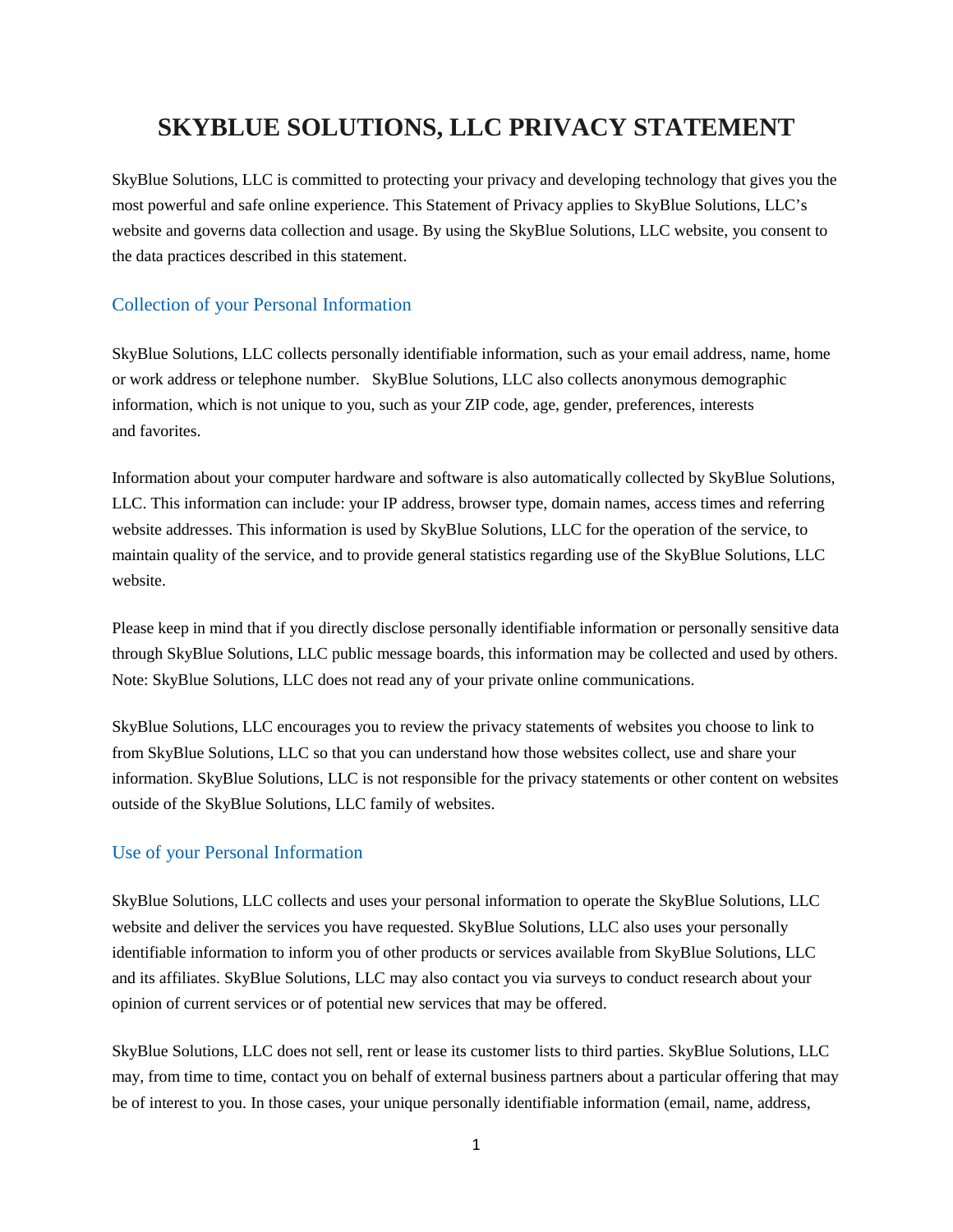telephone number) is not transferred to the third party. In addition, SkyBlue Solutions, LLC may share data with trusted partners to help us perform statistical analysis, send you email or postal mail, provide customer support, or arrange for deliveries. All such third parties are prohibited from using your personal information except to provide these services to SkyBlue Solutions, LLC, and they are required to maintain the confidentiality of your information.

SkyBlue Solutions, LLC does not use or disclose sensitive personal information, such as race, religion, or political affiliations, without your explicit consent.

SkyBlue Solutions, LLC keeps track of the websites and pages our customers visit within SkyBlue Solutions, LLC, in order to determine what SkyBlue Solutions, LLC services are the most popular. This data is used to deliver customized content and advertising within SkyBlue Solutions, LLC to customers whose behavior indicates that they are interested in a particular subject area.

SkyBlue Solutions, LLC websites will disclose your personal information, without notice, only if required to do so by law or in the good faith belief that such action is necessary to: (a) conform to the edicts of the law or comply with legal process served on SkyBlue Solutions, LLC or the site; (b) protect and defend the rights or property of SkyBlue Solutions, LLC; and, (c) act under exigent circumstances to protect the personal safety of users of SkyBlue Solutions, LLC, or the public.

#### Use of Cookies

The SKYBLUE SOLUTIONS, LLC website uses "cookies" to help you personalize your online experience. A cookie is a text file that is placed on your hard disk by a webpage server. Cookies cannot be used to run programs or deliver viruses to your computer. Cookies are uniquely assigned to you, and can only be read by a web server in the domain that issued the cookie to you.

One of the primary purposes of cookies is to provide a convenience feature to save you time. The purpose of a cookie is to tell the Web server that you have returned to a specific page. For example, if you personalize SkyBlue Solutions, LLC pages, or register with SkyBlue Solutions, LLC site or services, a cookie helps SkyBlue Solutions, LLC to recall your specific information on subsequent visits. This simplifies the process of recording your personal information, such as billing addresses, shipping addresses, and so on. When you return to the same SkyBlue Solutions, LLC website, the information you previously provided can be retrieved, so you can easily use the SkyBlue Solutions, LLC features that you customized.

You have the ability to accept or decline cookies. Most web browsers automatically accept cookies, but you can usually modify your browser setting to decline cookies if you prefer. If you choose to decline cookies, you may not be able to fully experience the interactive features of the SkyBlue Solutions, LLC services or websites you visit.